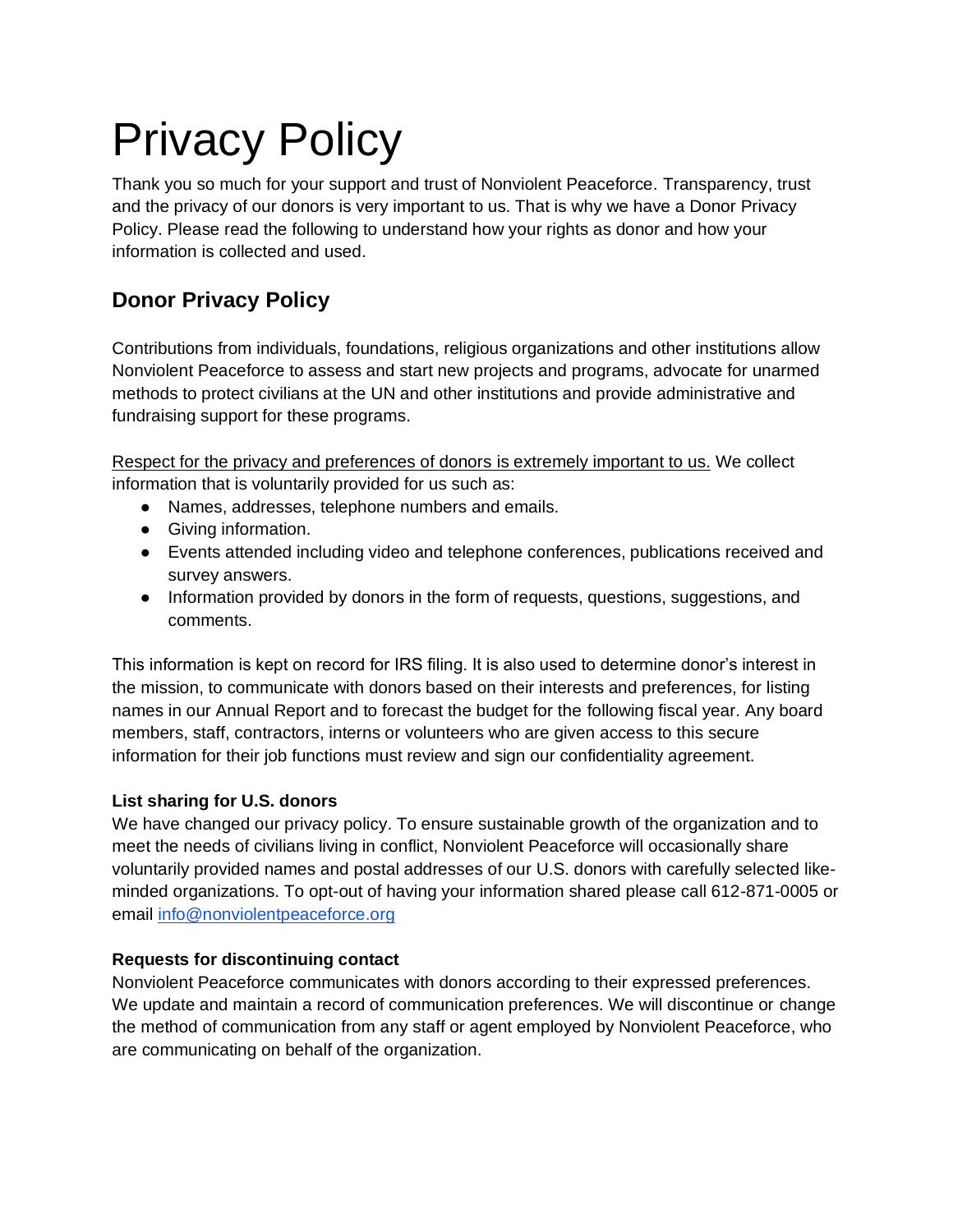This does not include individuals or groups voluntarily fundraising for Nonviolent Peaceforce, even if the person is listed as "Do Not Contact". For example, we cannot prohibit an individual who voluntarily sets-up a Facebook fundraiser from soliciting other individuals even if they are marked "Do Not Contact" in our records.

If a request for no further contact is made by a person or a person's authorized representative, their record will be marked as such and steps will be taken to ensure no further contact is made.

Laws applicable to the country and geographic location where the person resides are adhered to. For European donors, Nonviolent Peaceforce complies with [GDPR regulations.](https://gdpr-info.eu/)

#### **The Donor Bill of Rights**

We subscribe to the Donor Bill of Rights, which was created by the Association of Fundraising Professionals (AFP), the Association for Healthcare Philanthropy (AHP), the Council for Advancement and Support of Education (CASE), and the Giving Institute: Leading Consultants to Non-Profits. It has been endorsed by numerous organizations.

Philanthropy is based on voluntary action for the common good. It is a tradition of giving and sharing that is primary to the quality of life. To assure that philanthropy merits the respect and trust of the general public, and that donors and prospective donors can have full confidence in the not-for-profit organizations and causes they are asked to support, we declare that all donors have these rights:

I. To be informed of the organization's mission, of the way the organization intends to use donated resources, and of its capacity to use donations effectively for their intended purposes.

II. To be informed of the identity of those serving on the organization's governing board, and to expect the board to exercise prudent judgment in its stewardship responsibilities.

III. To have access to the organization's most recent financial statements.

IV. To be assured their gifts will be used for the purposes for which they were given.

V. To receive appropriate acknowledgement and recognition.

VI. To be assured that information about their donation is handled with respect and with confidentiality to the extent provided by law.

VII. To expect that all relationships with individuals representing organizations of interest to the donor will be professional in nature.

VIII. To be informed whether those seeking donations are volunteers, employees of the organization or hired solicitors.